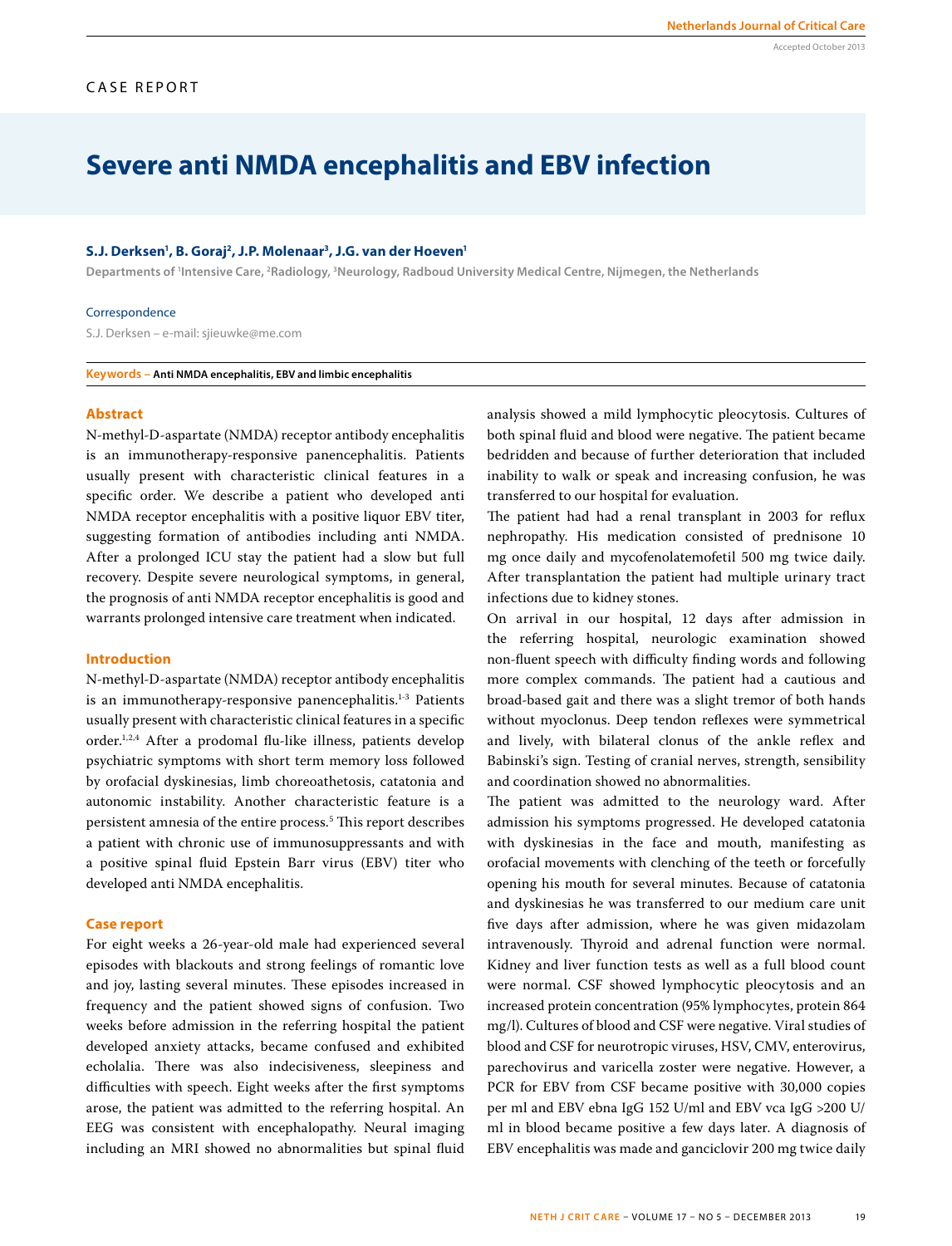was started and mycofenolatemofetil discontinued. An initial MRI showed no abnormalities, but a second T2-FLAIR\* MRI showed a subtle diffuse increase of signal intensity of the white matter bilaterally (*figure 1*). An EEG showed slow delta-theta activity.

After an initial improvement and despite aggressive treatment of the EBV encephalitis with ganciclovir and immunoglobulins, given at a dose of 0.4 gr/kg/day for five days, epileptic seizures continued and the patient became catatonic for longer periods. During the following four weeks the patient deteriorated further and needed continuous sedation to treat the seizures and catatonia.

Three weeks after admission, the patient was transferred to the ICU for mechanical ventilation. Since there had been no improvement after the start of antiviral treatment and because of the sequence of symptoms and by now nearly permanent catatonia – only interrupted by seizures – limbic encephalitis was suspected. CSF auto-antibody testing was performed and was positive for anti N-methyl-D-aspartate (NMDA) receptor antibodies. Subsequently a diagnosis of anti NMDA (receptor) encephalitis was made. The patient was treated with immunoglobulins, in the same dose as mentioned, and methylprednisolone, with little improvement. For two weeks the patient exhibited signs of autonomic instability, with fluctuations of blood pressure, cardiac rhythm and fever and he was eventually treated with rituximab (700 mg; 375 mg/m2) weekly for four weeks. Thereafter the patient improved slowly and was extubated after four weeks and discharged eight days later. The patient continued to improve but on discharge he still showed apathy, marked rigidity and short term memory loss. A few months after discharge the patient had made a full recovery. An extensive work up (abdominal/scrotal ultrasound; CT scan thorax/abdomen; PET-CT) showed no evidence of an underlying tumor.

## **Discussion**

N-methyl-D-aspartate receptor antibody encephalitis is an immunotherapy-responsive limbic panencephalitis.<sup>1-3</sup> This disorder is associated with a misdirected autoimmune response with formation of antibodies against the NR1 subunit of the NMDA receptor.<sup>4-6</sup> NMDA receptors are ligand-gated cation channels on neural cell membranes with crucial roles in synaptic transmission and plasticity and are predominantly concentrated in the hippocampus and forebrain.<sup>4,5</sup> About 60% cases occur as a paraneoplastic process, most commonly an ovarian teratoma.<sup>1</sup> Anti NMDA limbic encephalitis affects young people, predominantly young women.<sup>1</sup> In male patients the detection of a tumor is rare, but testicular germ cell tumors, teratoma of the mediastinum, small cell lung carcinoma, Hodgkin's lymphoma and neuroblastoma have been found.<sup>5,6</sup> Patients present with characteristic clinical features in a specific order and many patients have initially been seen by psychiatrists but subsequently developed seizures and complex symptoms requiring multidisciplinary care.4,5,7 The

**Figure 1.** T2-FLAIR MRI with subtle diffuse increase of signal intensity of white matter bilaterally.



FLAIR stands for Fluid-Attenuated Inversion Recovery and is the most sensitive MRI sequence. It provides a better contrast range with more conspicuous delineation of pathology. By suppressing CSF intensity (which appears black) and increasing the intensity of edema, even subtle (periventriculair) vasogenic and cytotoxic oedema will be clearly visible.